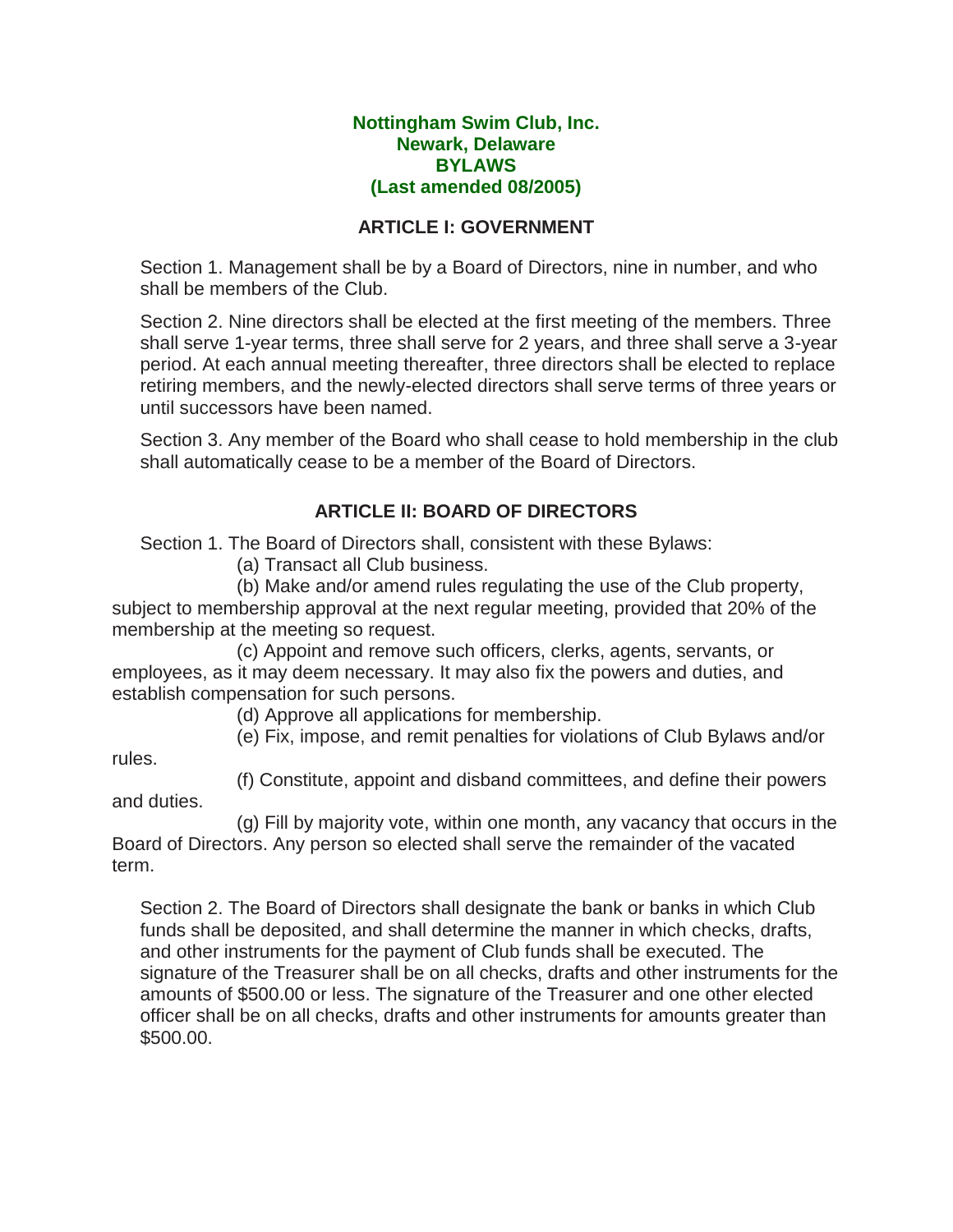Section 3. The Board of Directors shall have Club financial records audited annually by auditors who shall be neither directors nor officers of the Club. The auditor's report shall be available to the members at all times.

Section 4. The Board of Directors shall meet at such times and intervals as is deemed necessary.

Section 5. Five (5) members of the Board of Directors shall constitute a quorum.

Section 6. Any member of the Board of Directors may be removed from such office as he may hold, by a two-thirds vote of the entire Board, or by a majority vote of the membership.

Section 7. Expenditures shall be limited to a budget approved by a quorum of the Board of Directors and a majority of the qualified voting members present at the Annual Meeting or any other special meeting called for that specific purpose, except that in any one calendar year the Board of Directors may authorize expenditures of not more that \$1,000 in excess of the budget, for emergency repairs and maintenance of pool property. At no time is the Board of Directors authorized to increase the Club's indebtedness by more than \$ 1,000 or to assess the membership in excess of the annual dues, without the specific approval of the membership as stated above.

Section 8. The Board of Directors shall maintain a minimum of \$300,000 insurance coverage for liability and property damage.

# **ARTICLE III: OFFICERS**

Section 1. Club officers shall be a president, a vice-president, a secretary, a treasurer, and, if deemed necessary by the Board, an assistant secretary and an assistant treasurer.

Section 2. Assistant secretary and assistant treasurer shall be appointed by the Board of Directors from among its members.

Section 3. The President shall preside at all meetings of the Club and of the Board of Directors, and shall be the administrative officer of the Club. He shall appoint, subject to Board confirmation, all committee chairmen. He shall be, ex-officio, a member of all committees except the Nominating Committee.

Section 4. The Vice President, in the absence of or at the request of the President, shall perform the functions of the President. He/She shall be the chairperson of the Personnel Committee. He/She shall be, ex-officio, a member of all committees except the Nominating Committee and the Personnel Committee.

Section 5. The Secretary shall send out the notices of meetings of the membership and of the Board of Directors, keep minutes, and attend to the correspondence pertaining to his office. He shall also perform such other duties, pertaining to his office, as may be assigned by the Board of Directors.

Section 6. The Treasurer shall keep the accounts of the Club, collect its revenues, and pay its bills as approved by the Board of Directors or other authorized agency.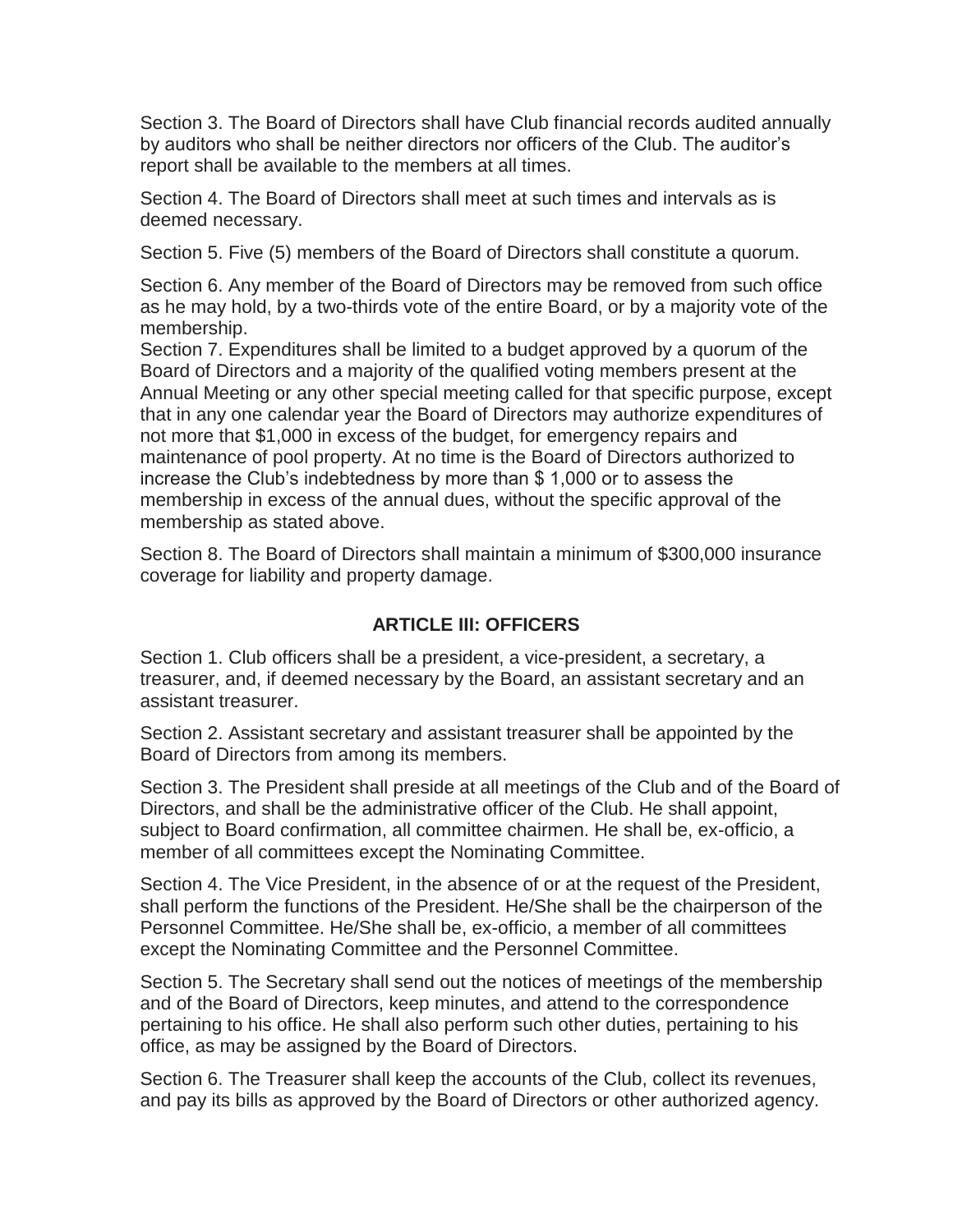He shall deposit Club funds received by him, in the name of the Club, in such depository as may be authorized by the Board of Directors. He shall also perform such other duties, pertaining to his office, as may be assigned by the Board of Directors.

### **ARTICLE IV: MEMBERSHIP**

Section 1. A member shall be defined as an individual or family who has paid the price associated with, or possess as allowed in Section 5, a Membership Certificate. One membership certificate shall be issued for each paid Membership. Each Membership certificate carries the privilege of one membership vote. The term "membership" when used in these Bylaws shall refer to the holders of membership certificates unless otherwise specified

Section 2. Membership shall be defined as applying to the head(s) of a household. For family memberships, only qualified children may be included. Qualified children are those that are dependent as defined in the Internal Revenue Code of 1986, as amended. A child may not be registered as a spouse or a second adult. A spouse or second adult is one that shares in the responsibility of supporting and raising the family and that has the same primary residence as the other adult member. A House Guest is an individual who lives with the member family for more than 30 days during the season. A Baby Sitter is an individual hired to take responsibility for a child or children of a member for a specified period. The baby sitter has no privileges to the pool except when accompanying the child(ren).

Section 3. A Member who does not want to participate in the Club's activities for the immediate season, but does not wish to relinquish his membership certificate may be granted Inactive Member Status. Appropriate dues will be assessed by the Board of Directors for Inactive Members. Inactive Member status will be for an entire, single season and is renewable each year. In order to be granted Inactive Member Status, a member must request such status from the Secretary or Membership person. If the request is not received by the date set for the Members to pay the annual dues, the Member will be assessed a Late Fee in addition to the fees associated with being Inactive**.**

Section 4. Temporary Status shall be defined as when an individual or family on the waiting list swims in substitution for a member who has chosen Inactive Member Status. The fees associated with Temporary Status will be at least equivalent to those of Membership for that season**.** An individual or family swimming under Temporary status will not be issued a Membership Certificate. At the end of the season the individual or family will move to the top of the waiting list. Individuals or families granted Temporary Status will not have voting privileges.

Section 5. A membership certificate shall be transferable to the person or persons who acquire ownership of the home of the member, whether by purchase or by inheritance, provided that the successor in title duly contribute to the annual dues required for continued use of the facility. A member may also, with the Board of Directors' approval, cede use of the facility to a bona fide tenant of his home for the duration of the lease if he relinquishes membership privileges for himself and his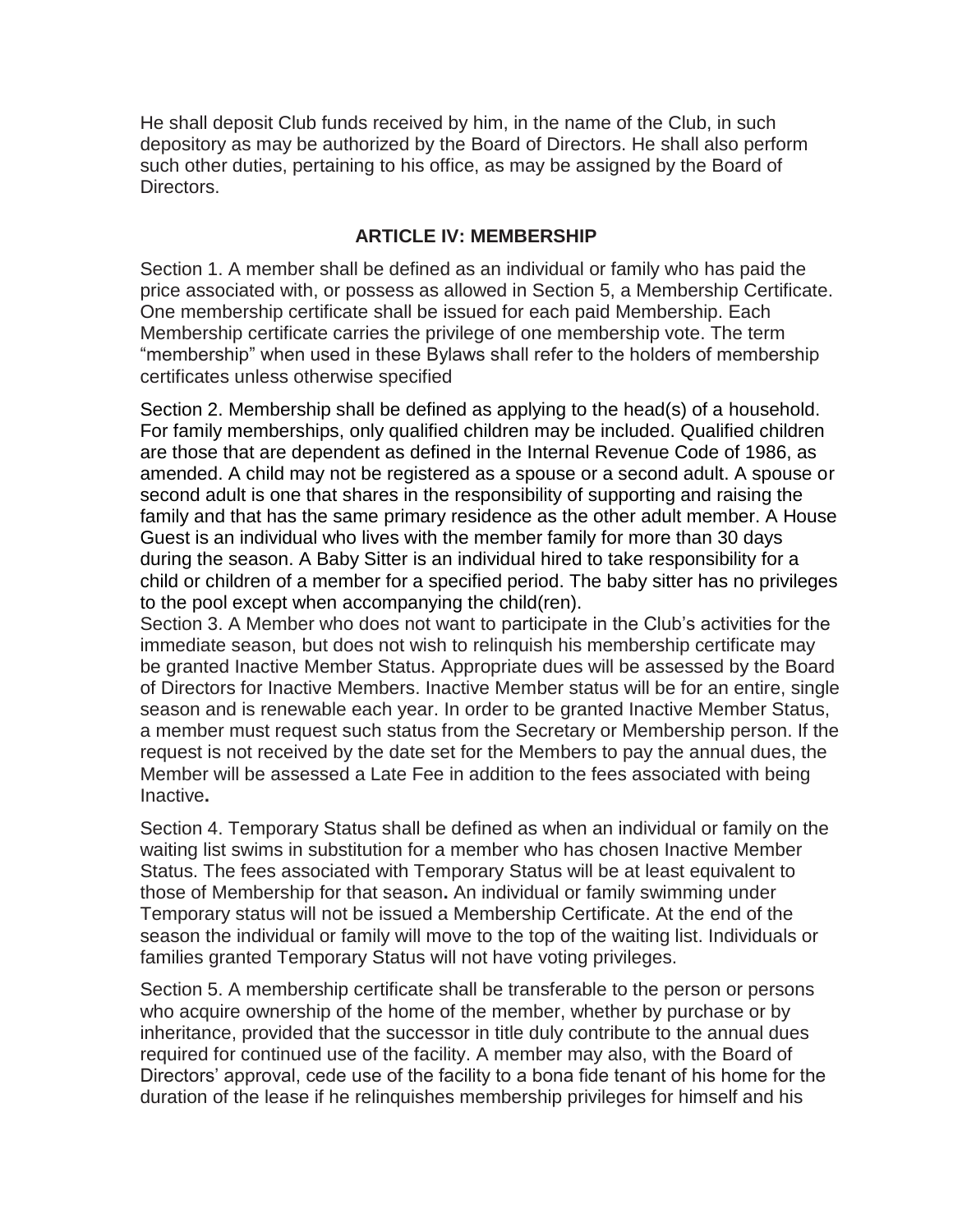family for the duration of the lease. Written notification must be made by the original Member and sent to the Secretary or Membership Chair.

Section 6. If membership is not transferred to the purchaser of a home of an existing member by virtue of the provisions of Section 5 above, such membership shall be surrendered to the Board of Directors, and the Board, being under legal obligation to act, shall from its available funds, reimburse such surrendering member. Reimbursement must be made at the time membership is surrendered, or at the earliest time funds may become available. Preference shall be given to the transfer of an existing membership to the first applicant on the waiting list for such membership.

Section 7. Any Club member may withdraw any time, subject to the provisions of Article V, but there shall be no refund of the current year's dues or assessment fees. The intention to resign must be made in writing and submitted to the Secretary or Membership person. When the resignation is to be effective on or before the start of the season, the letter of intent must be received by the date set for the Members to pay the annual dues. If the letter of intent is not presented before the designated date, a Late Fee will be assessed and placed in lien against the refund of the membership certificate.

Section 8. Members, as well as those swimming under Temporary Status, and their guests are required to adhere to all Bylaws and Club rules. It is the responsibility of each member to exercise a proprietary interest by enforcement of all Club rules. Any member may, for violation of the above and after having had an opportunity for a hearing, be suspended or expelled from the Club by a two-thirds vote of the Board of Directors.

Section 9. The number of members holding a Certificate in the Club shall be determined by the Board of Directors, but shall not exceed 305.

Section 10. Guest privileges will be extended as provided in the Club rules.

# **ARTICLE V: DUES AND FEES**

Section 1. The Board of Directors shall establish dues and fees. The Club shall not be required to refund any dues or part thereof, in the event that pool operations are suspended for any period.

Section 2. The price of a membership certificate shall be \$325 At the time of any increase in the price of the membership certificate, all established members will be assessed an amount equal to the increased price of the membership certificate.

Section 3. A membership certificate may be transferred, subject to the approval by the Board of Directors, to another eligible resident of the same house or to the Club for disposition in accordance with Article IV, Section 7. No other transfers may be made. Except for payment as hereinafter provided, each membership certificate shall become null and void upon the date that the holder thereof ceases to be a member for any cause. The time and manner in which the holder shall be paid for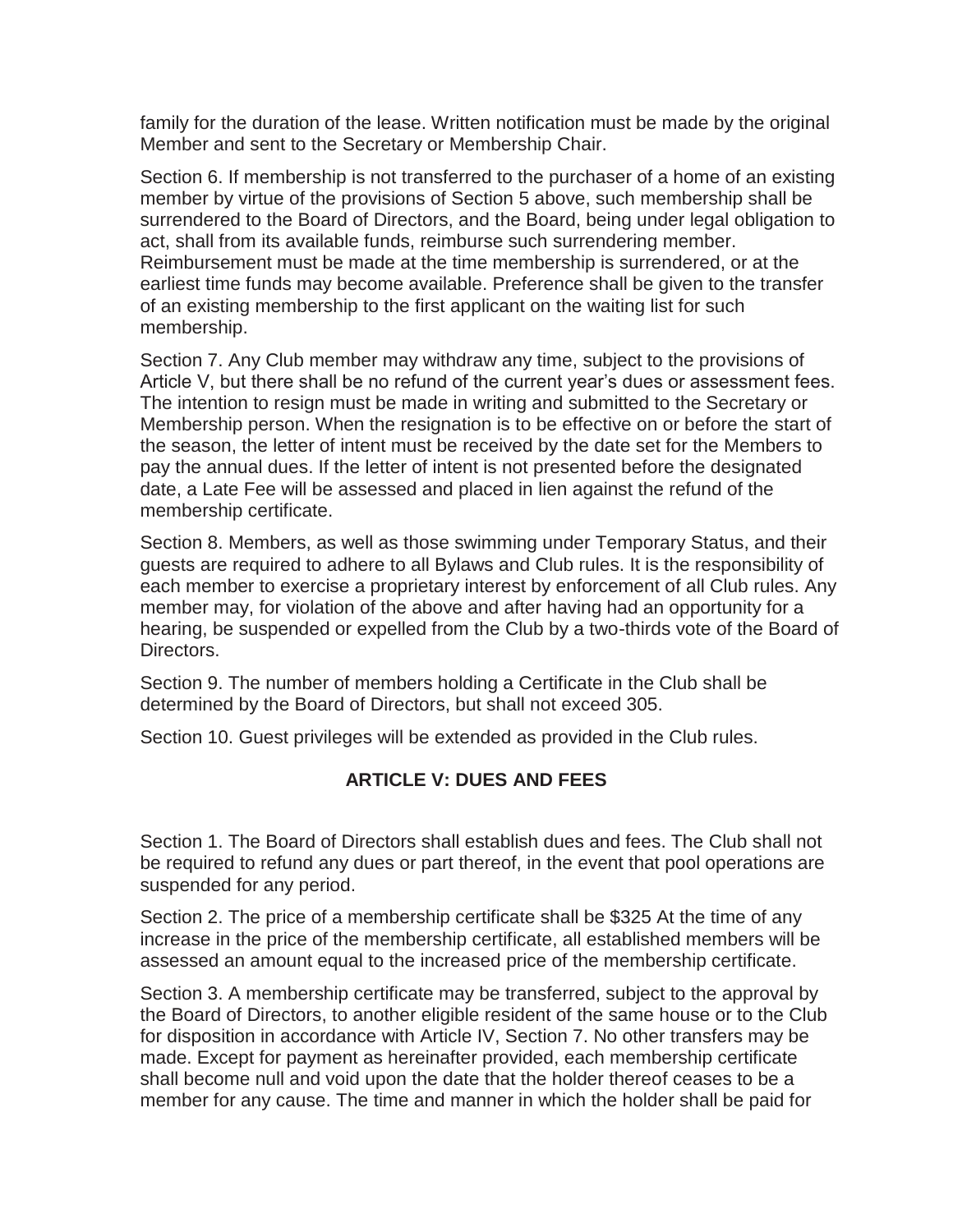his certificate subject to the provisions of Section 6 hereof, shall be determined by the Board of Directors, provided, however, that each membership certificate shall be redeemed in the chronological order in which memberships terminate, and as soon as payment is received from an incoming member; except, if after 30 days, the Club has been unable to reimburse the resigning member and providing he introduces an acceptable buyer, then his transfer of membership will be made without regard to chronological order.

Section 4. In the event of the dissolution of the Club in any manner or for any cause, and in no other event, upon the effective date of dissolution, membership certificates shall be a lien upon the proceeds of the sale of the property of the Club, after payment of all just debts and obligations, to the extent of the current value of the certificates as fixed by these Bylaws, subject to set-off of all debts, dues, and other obligations owed by the holder of the Club. After payment of all membership certificates outstanding upon the effective date of dissolution, the surplus remaining shall be paid pro-rata to the membership value at that time.

Section 5. Any member failing to pay dues or indebtedness within a reasonable time established by the Board of Directors shall be notified that if such indebtedness is not paid within fifteen days, the delinquent may be suspended by the Board of Directors. Any person thus suspended shall be notified at once, in writing, by the secretary. If his indebtedness is not paid within fifteen days of the sending of such notice, he shall cease to be a member of the Club. The Directors, at their discretion, may reinstate any person upon request and repayment of all indebtedness to the Club, provided that persons meet all other requirements of membership.

Section 6. Upon dropping membership for any cause, all indebtedness to the Club by the member shall be a lien on and charged against his membership certificate. In the event of the Club being unable to obtain possession of the membership certificate, it will be canceled on the books of the Club, and a new certificate will be issued in place thereof to a newly-elected member. In case of the enforcement of a lien as above provided, neither the signature of the holder, nor the delivery of the certificate shall be requisite to perfect acquisition by the Club, and the Secretary of the Club is hereby authorized, as the Attorney of the holder of such membership certificate, to make acquisition. Every membership certificate issued is expressly subject to the provisions of this section.

Section 7. Members and those swimming as Temporary families shall be responsible for the payment of all charges or liabilities arising from use of Club property by themselves or members of their family and for all charges and liabilities likewise incurred by their guests.

Section 8. All fees and other charges mentioned herein are exclusive of all taxes imposed by the Federal, State and other governmental bodies and agencies. **ARTICLE VI: MEETINGS**

Section 1. The Annual Meeting of the Club shall: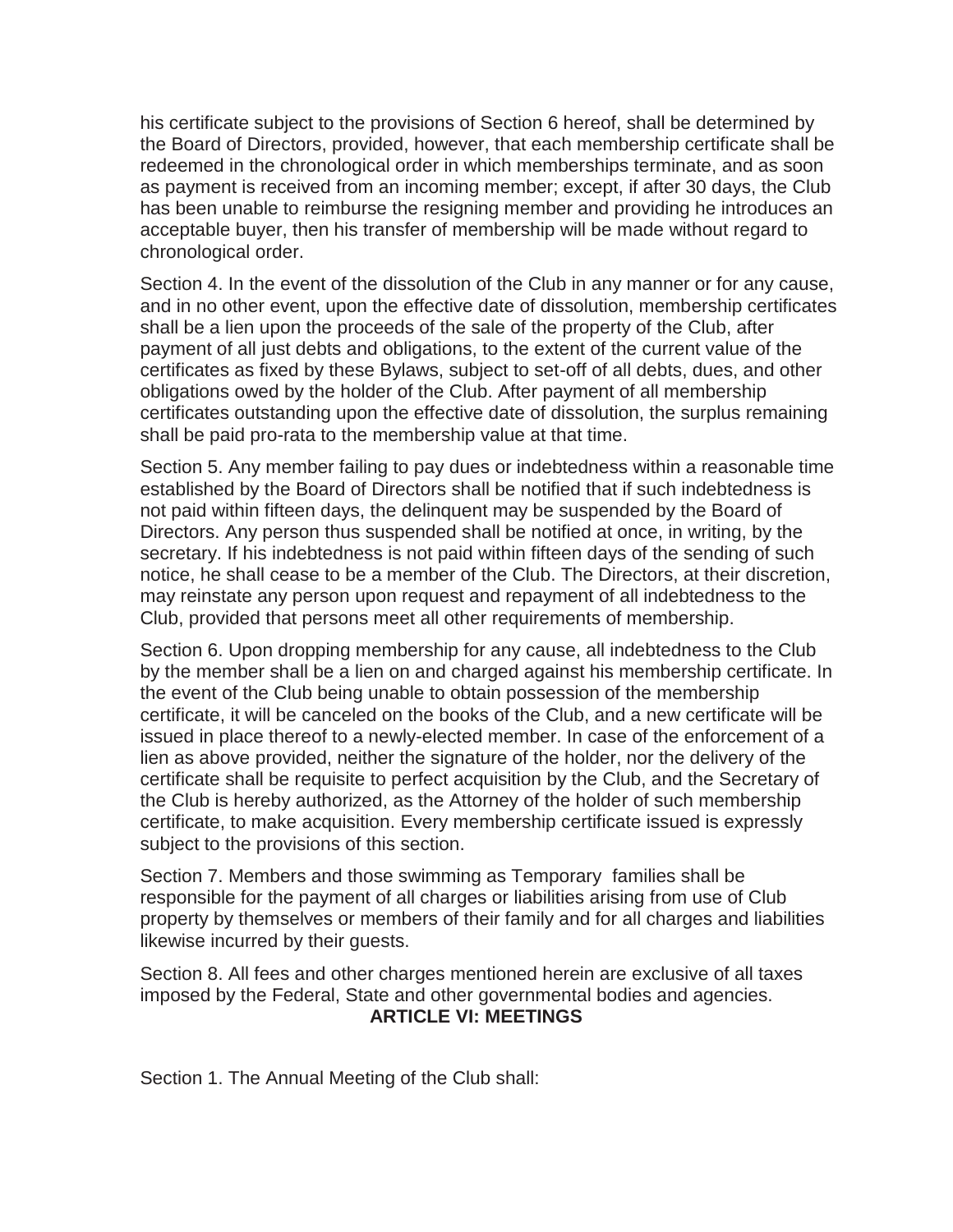(a) Be held within the last two weeks of the October, at such place and time as the Board of Directors may set. Notice shall be given by mail to the members at least fourteen days prior to the meeting.

 (b) Be for the purpose of electing directors, submitting budgets for approval, presenting committee reports, and for the transaction of such other business as may be indicated in the notice or brought up at the meeting. Names of candidates provided by the Nominating Committee shall be included in the meeting notice. Independent nominations may be made as provided for in Article VII, Section 2.

Section 2. Special Meetings may be called by the Board of Directors. Also, upon written request of 20% of the members, to the Secretary, stating the purpose, a special meeting shall be called by the Secretary within thirty days. Notice of special meetings shall be given by mail to the members at least seven days prior thereto. The notice shall state the purpose for which the special meeting is called, and no other business shall be transacted thereat.

Section 3. Each membership certificate is entitled to one vote, which may be cast by any one adult Club member in the household of a Base Membership or by unsolicited written proxy. Voting may be by voice or hand, and a roll call may be demanded by any ten members in attendance.

Section 4. A quorum shall be composed of five (5) members of the Board of Directors or 10% of the members eligible to vote. All must be present in person.

Section 5. Whenever notice to members is required, the mailing of such notices to the last known address of the members shall constitute notice.

Section 6.

 (a) The Board of Directors shall hold its first meeting within thirty days following the Annual Meeting of the members.

 (b) The Board of Directors may, by resolution, establish from time to time, a schedule of other meetings and rules for the conduct thereof.

 (c) Special meetings of the Board of Directors may be called by the President, and shall be called by the Secretary upon the request of two members of the Board.

# **ARTICLE VII: NOMINATIONS**

Section 1.

 (a) There shall be a nominating committee to be composed of five members of the Club. Three members shall be elected at the Annual Meeting of the Club, from the membership at large. The other two, whose terms shall not expire at the ensuing Annual Meeting, shall be elected by the Board of Directors from among its members. A vacancy occurring on the committee shall be filled by the Board to maintain the above ratio.

 (b) The Nominating Committee shall nominate candidates, preferably two (2), for each vacancy in the Board of Directors, to be filled at the Annual Meeting, and three candidates for the next year's Nominating Committee. Nominations shall be reported to the Secretary on or before September 1 each year. The Nominating Committee shall also nominate the officers of the Board of Directors, including the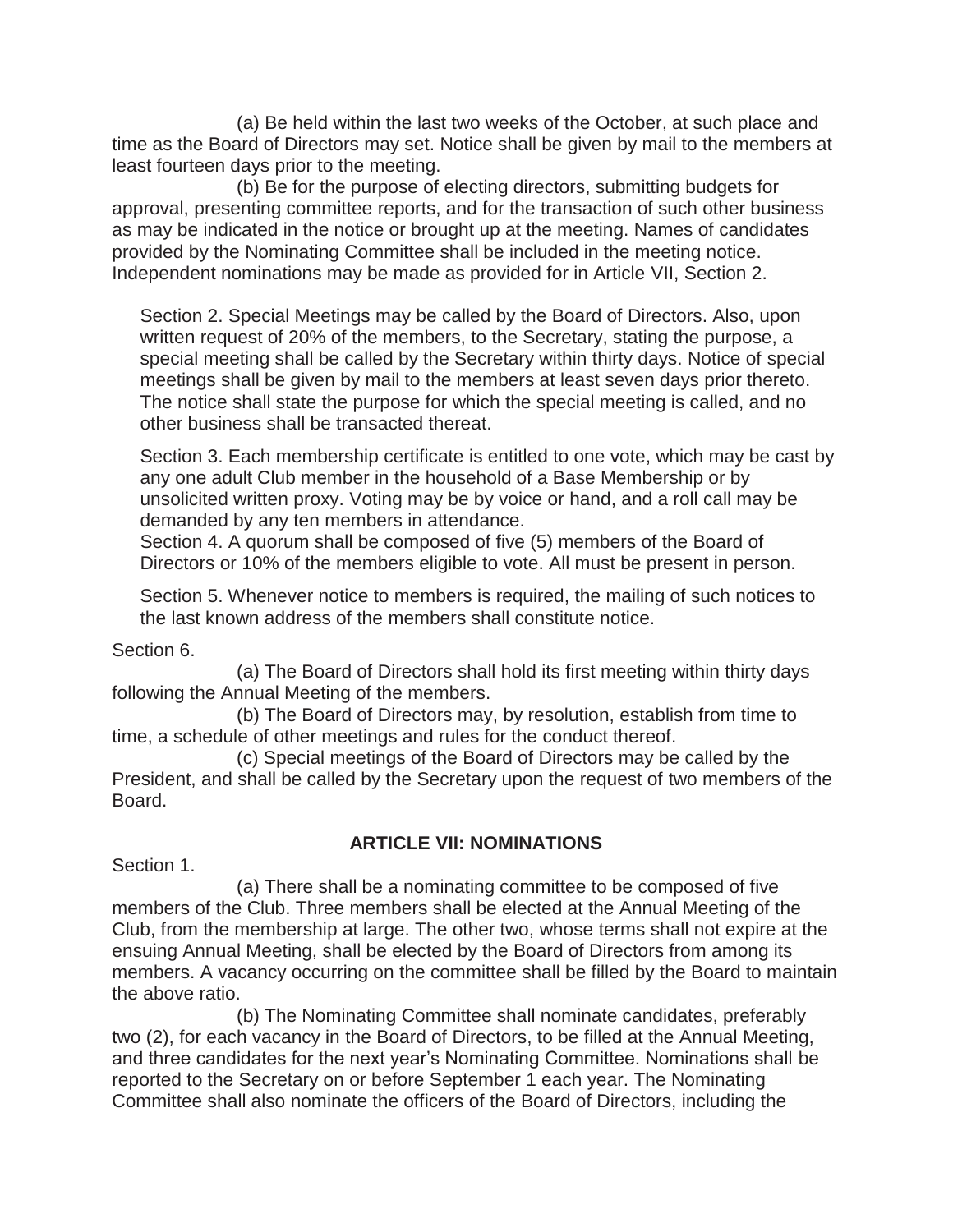offices of president, vice president, secretary, and treasurer, for, the coming year selected from the current members of the Board of Directors or new members.

Section 2. Independent nominations for election at the Annual Meeting may be made from the floor at said meeting. The only prerequisite to nomination being the prior consent of the person whose name is placed in nomination. If such person is not present, then his or her written permission must be presented.

### **ARTICLE VIII: COMMITTEES**

Section 1.

 (a) The standing committees shall be Personnel, Long-Range Planning, Rules, and Nominating.

 (b) The duties and powers assigned in these Bylaws to the standing committees shall be subject to the authority of the Board of Directors.

(c) The Board has the authority to form ad-hoc committees as required.

Section 2. The Personnel Committee shall solicit applicants for the positions of Nottingham Pool Manager, lifeguards, and other staff as necessary; shall submit a proposed staff to the Board of Directors for approval; shall establish, with the Pool Manager, duties and responsibilities of the lifeguards and other staff, shall establish personnel policies and practices and shall monitor the operations of the Nottingham Swim Club and take appropriate action to ensure the Operating Rules are being followed.

Section 3. The Long-Range Planning Committee shall consist of three Board members (President, Treasurer and Pool and Grounds) and three pool members who are not Board members and approved by the Board. The Long-Range Planning Committee shall hold meetings to formulate an annual five-year plan covering major repairs, maintenance, and improvements to the pool facilities and a budget projection. This plan shall be submitted to the Board in August for use by the Board in developing the annual budget.

Section 4. The Rules Committee shall prepare rules of health and good conduct in connection with operation of the pool, and recommend policy as to guests. Proposed rule changes will be considered by this committee and must have its approval prior to submission to the Board of Directors.

Section 5. The Nominating Committee, in accordance with Article II, Section 1, shall nominate candidates for the Board of Directors and for the Nominating Committee for the succeeding year.

#### **ARTICLE IX: MISCELLANEOUS**

Section 1.

 (a) Each person who acts as a director or an officer of the Club shall be indemnified by the Club against expense actually and necessarily incurred by him in connection with the defense of any action, suit, or proceedings to which he is made a party by reason of his being, or having been, a director or officer of the Club except in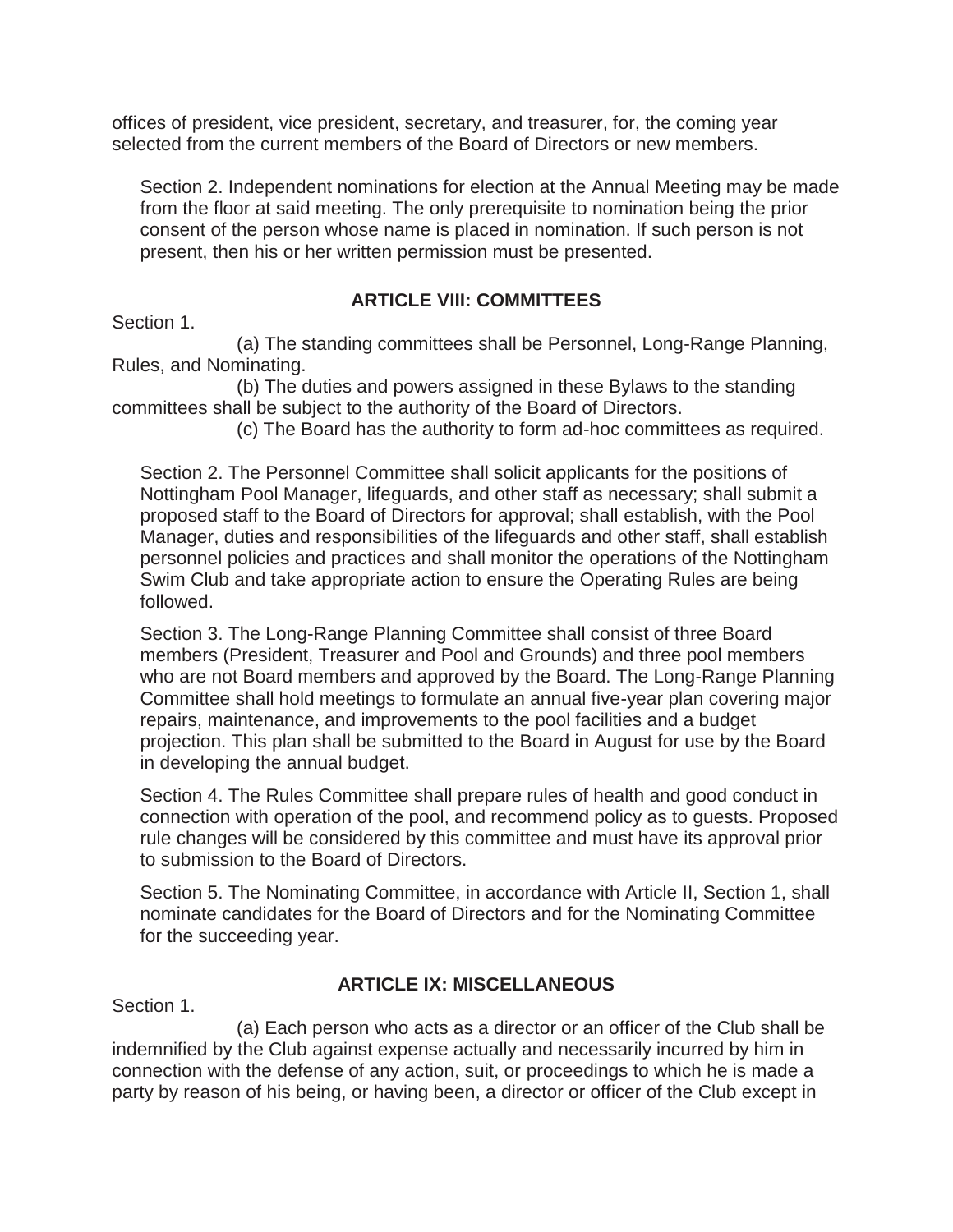relation to matters as to which he shall be adjudged in such action, suit, or proceeding to be liable for gross negligence or willful misconduct, and except any sum paid for the Club in settlement of an action, suit, or proceeding based on gross negligence or willful misconduct in the performance of his duties.

 (b) The right of indemnification provided herein will inure to each director and officer referred to in (a) above, whether or not he is such director or officer at the time such costs or expenses are imposed or incurred, and in the event of his death, shall extend to his legal representatives.

Section 2. Any questions as to the meaning or proper interpretation of any of the provisions of these Bylaws shall be determined by the Board of Directors. Section 3.

Amendments to these Bylaws shall be submitted in writing to the Secretary, and if to be considered at the Annual

Meeting, by July 15. In order to become operative said amendments must receive a vote of two-thirds of the

members present and entitled to vote at any Club meeting, provided that a complete statement of the amendment

shall be included in the notice for the meeting mailed at least seven days prior to the meeting date.

### Section 4.

The rules contained in *Robert's Rules of Order-Revised* shall govern the Club in all cases to which they are

applicable and in which they are not inconsistent with the Bylaws or the special rules or order of the Club.

#### Section 5.

The Club may not be dissolved, nor shall any part of the facility or grounds be disposed of, without the approval of a Special Meeting called by the Board of Directors (See Article VI, Section 2). Such approval shall be by a simple majority vote.

Originally Approved: May 31, 1960

Ammended:

September 3, 1966

February 28, 1973

February 25, 1975

October 9, 1979